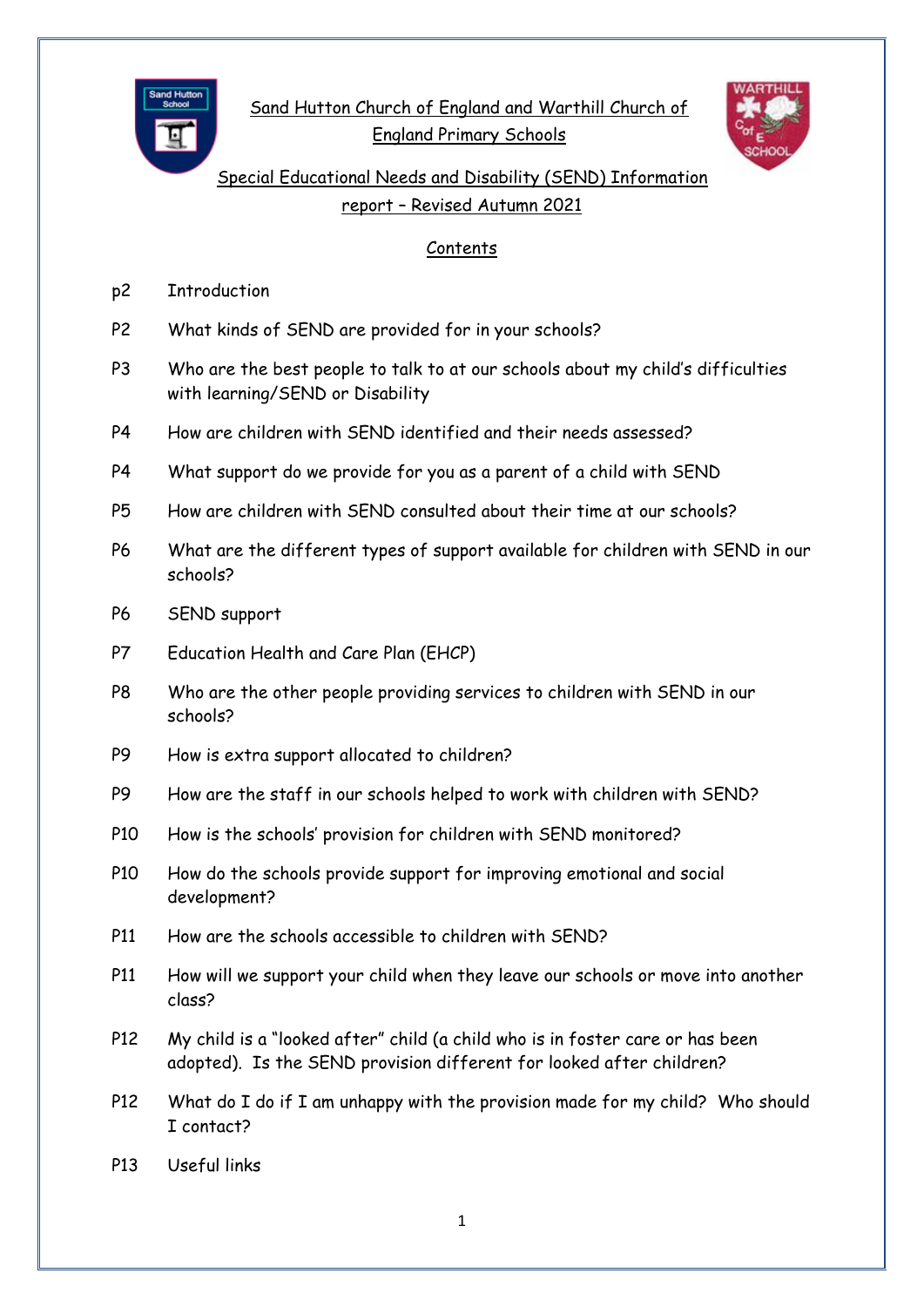## Introduction

Our Special Educational Needs (SEND) Information Report outlines the support and provision for Parents and carers of children who have SEND (Special Educational Needs and/or Disabilities) in our schools.

We carefully monitor the progress of all children on a regular basis. If, at any point, there are concerns about the progress of a child, we make a more thorough assessment of needs and provide early intervention. Strategies are put into place to meet the needs of the child and close monitoring ensures that these strategies, if not successful, are reviewed and additional support may be called in from outside agencies as appropriate.

Please also see our Special Educational Needs and/or Disability Policy.

The Local Authority has also published a Local Offer for parents, which outlines what provision is available in North Yorkshire, in Education, Health and Care for young people 0-25 with SEND.

*"Since moving to Sand Hutton, our child has had the support they needed and are making progress" (Parent)*



## **What kinds of SEND are provided for in your schools?**

All children are welcomed in our schools. We have experience of teaching children with a range of special needs, including dyslexia, dyscalculia, autism (including Asperger's), speech and language difficulties, developmental co-ordination disorder (DCD), dyspraxia, Downs Syndrome, hearing loss and Attachment Disorder. Any child will be welcomed if we can provide for their needs.

*"It helps you, if you are struggling, when you have someone to help you read the words." (Y6 child)*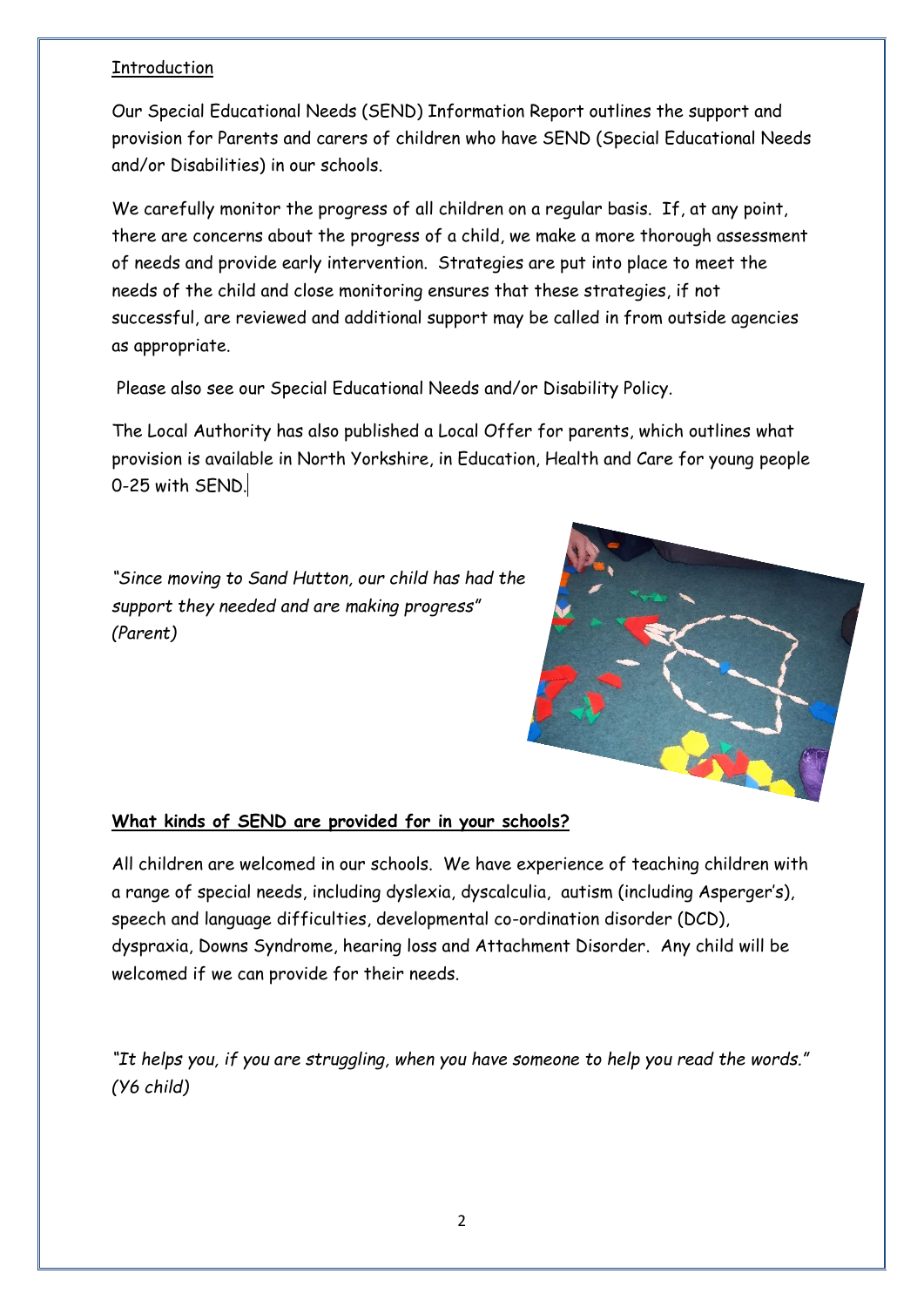# **Who are the best people to talk to at our schools about my child's difficulties with learning/SEND or Disability?**

If you have any concerns about your child please contact their class teacher. If their class teacher is concerned about them they will talk to you about their concern, either at Parents Evening or they will contact you.

*"The school has been so helpful. They make adaptions so my child can come into school in a way that reduces their anxiety." (Parent)*



## Class Teacher is responsible for:

- High quality teaching of all children, including those with SEND.
- Checking on the progress of your child. Identifying, planning, delivering and reviewing (Assess, Plan, Do, Review) any additional or different support they may need. Involving the SENCO as necessary.
- Meeting the parents each term to share, review and plan the next steps in learning. When appropriate this may be recorded on a **SEND report plan.**
- Ensuring that all staff working with your child are helped to deliver the planned programme, so your child can achieve the best possible progress.
- Ensuring they follow the schools' SEND Policy in their class and for all children with SEND

## Special Educational Needs Co-ordinator (SENCO)

The SENCO is Mrs Catherine Naylor. BEd (Hons), MA, Post graduate Certificate in Education – Dyslexia.

She is responsible for:

- Coordinating all the support for children with SEND.
- Developing the schools' SEND policy to make sure all children receive consistent, high quality provision when meeting their needs.
- Ensuring that you are:
- o involved in supporting your child's learning
- $\circ$  know about the support your child is getting
- o involved in reviewing how your child is doing
- Engaging the right specialist support for teachers.
- Liaising with outside specialists who may be coming in to help support your child's learning.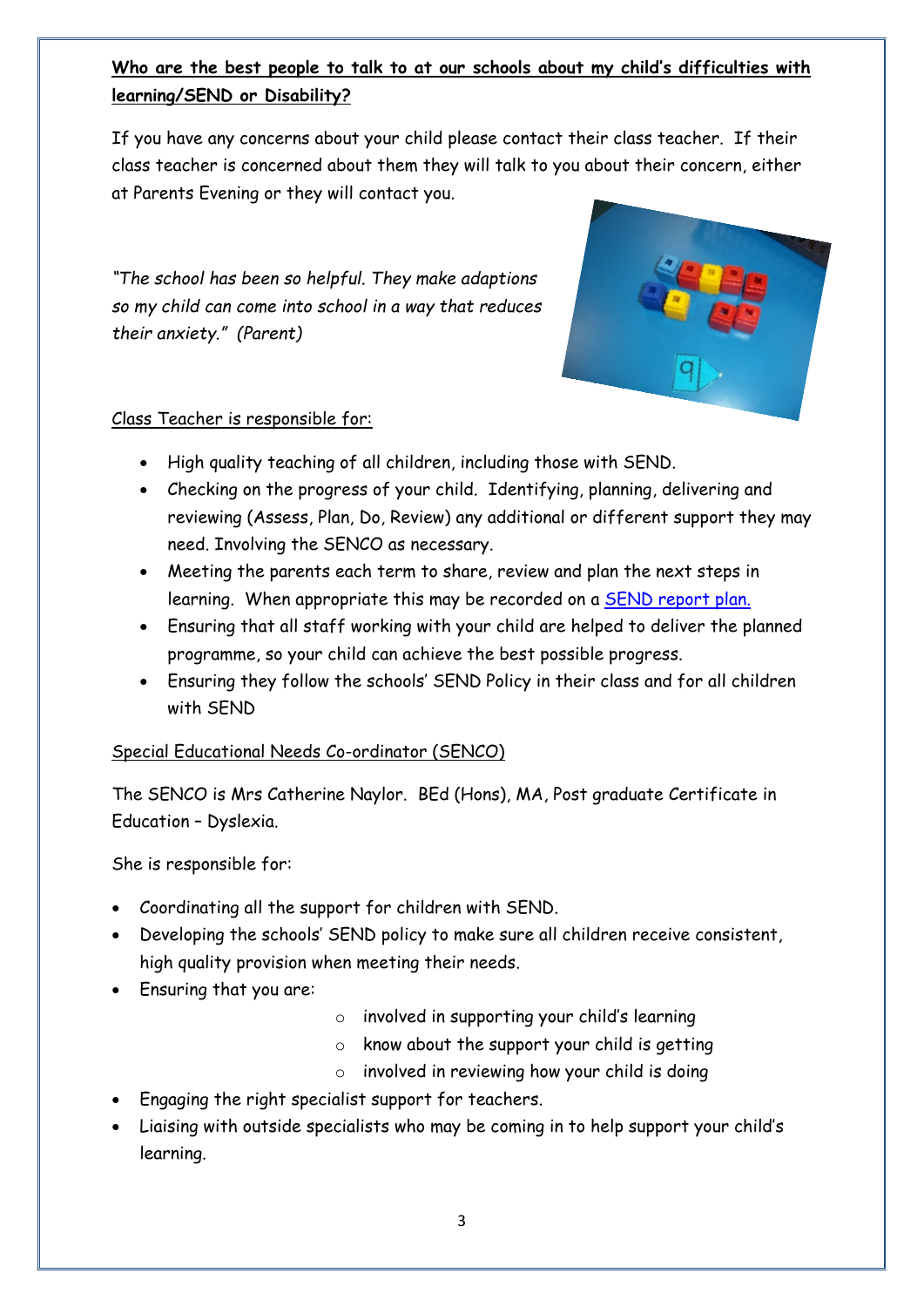- Updating the schools' SEND file/register (a system of ensuring that all the SEND of the children are known so all staff can be supportive of their needs) and making sure your child's needs and progress is recorded.
- Reporting to head and governors. This is done termly.

Mrs Susan Scott is the Assistant SENCO.

## Headteacher

The Headteacher of both schools is Mrs Bev Pawson. She is responsible for:

- The day to day management of all aspects of the schools, this includes supporting children with SEND.
- The Headteacher will give responsibility to the SENCO, assistant SENCO and the class teacher but she is responsible for ensuring that your child's needs are met.
- The Headteacher will ensure the training needs of the SENCO, assistant SENCO and other staff are met.
- The Headteacher will make sure that the Governing Body is kept up to date about issues relating to SEND.

#### **SEND Governor**

The SEND Governor is Mr Jim Hopkins.

# **How are children with SEND identified and their needs assessed?**



If you and your child's teacher think your child has a special educational need then the SENCO will either assess them or refer

them for assessment with someone else. This might be through using an outside agency, such as a speech therapist or an Educational Psychologist, or other specialists See section – Who are the other people providing services to children with SEND in our schools? P 8.

*"It helps you learn strategies to use when you are back in class." (Y4 pupil discussing a maths intervention.)*

*"With English, the support helps you spell the words." (Y5 child)*

## **What support do we provide for you as a parent of a child with SEND?**

The class teacher is regularly available to listen to your views, discuss your child's progress or any concerns you may have and to share information about what is working well at home and at school, sharing strategies that can be used. If you have any concerns, please phone or email your child's school.

We will share and celebrate any successes at home or school with you and look to build on your child's strengths and interests.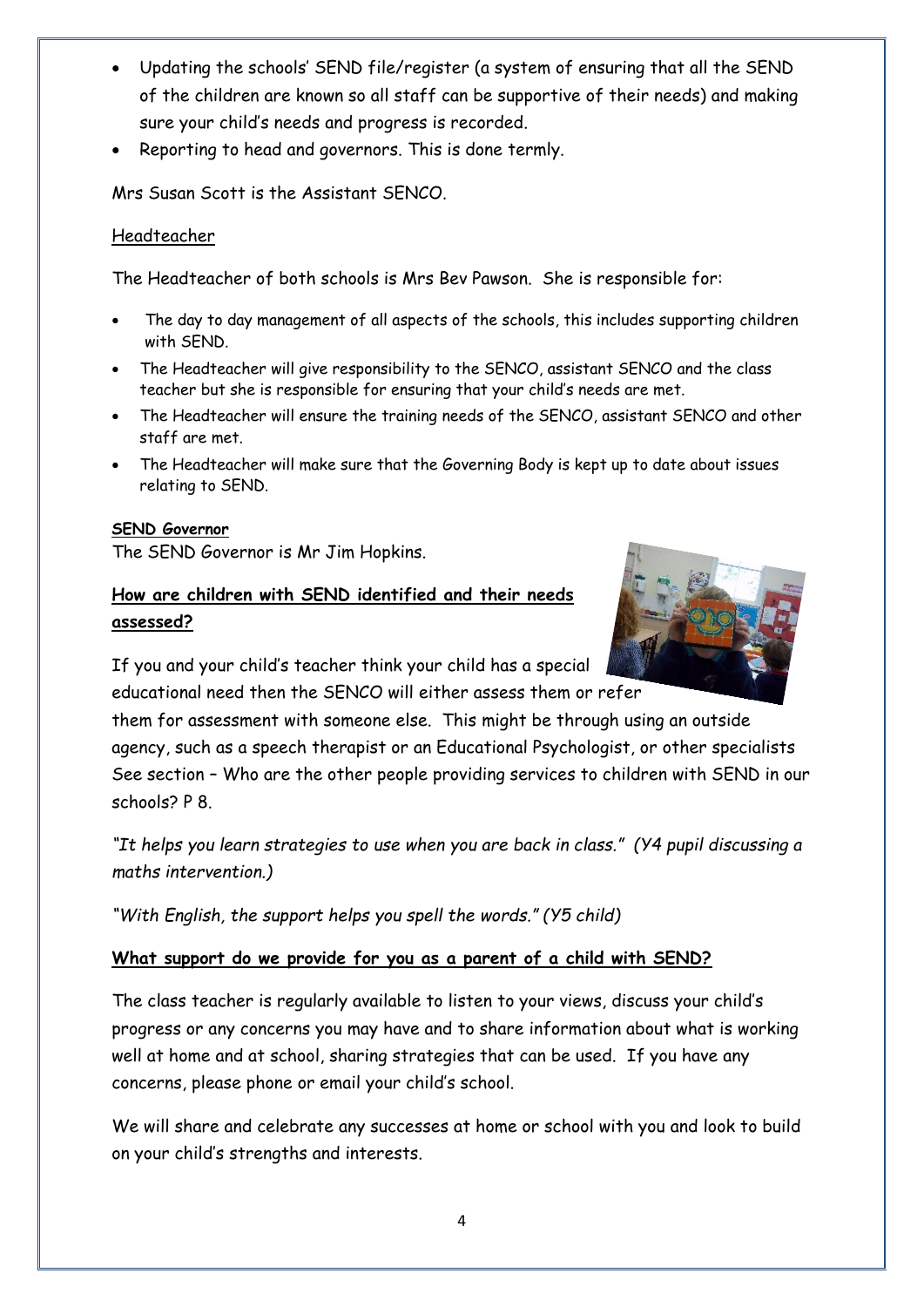Mrs Naylor (SENCO), Mrs Scott (Assistant SENCO) or Mrs Pawson (Head teacher) are willing to meet with you to discuss your child's progress or any concerns / worries you may have. To arrange a meeting either phone or email your child's school. Sand Hutton 01904 468308 or [admin@sandhutton.n-yorks.sch.uk,](mailto:admin@sandhutton.n-yorks.sch.uk) or Warthill (01904 481296 or [admin@warthill.n-yorks.sch.uk](mailto:admin@warthill.n-yorks.sch.uk) )

Any additional or different provision your child is receiving, may be recorded on an SEND Support Plan; this will be shared and reviewed with your involvement every term.

Homework will be adjusted as needed to support your child's individual learning. If your child is ever struggling with their homework then please contact their class teacher.

Any information from outside specialists will be discussed with you; where possible you will be able to speak directly to that professional. We will be available to explain any reports as necessary.

A home / school book may be used to support communication between us or a regular email contact may be used. You will be asked which one is the best way of communicating with you if it is necessary.

#### **How are children with SEND consulted about their time at our schools?**

At our schools we consult children in a variety of different ways about their time at school. This depends on the age and maturity of individuals and the reasons why we

want to know. Sometimes an intervention is assessed using questionnaires and all children are supported in completing this whilst trying to maintain anonymity. Sometimes, for example, at an annual review meeting, children may be asked to contribute towards a short report. This may use pictures and photographs or may use words, whichever is most appropriate for the child. The most frequent consultation is through talking with the children themselves about how they think they are progressing and what provision they would like to see to help them achieve their best.

Children with SEND are regularly asked how their targets are working out on their SEND Support Plan. [\(SEND support plan](SEND%20support%20plan.docx) example) Sometimes the children are asked what helps them learn by the SENCo in a small group.

Some of the children's comments are included below.

*"I like going out with a group. It has helped me with my times tables and helped my confidence in maths." (Y4 pupil)*

*"The Socially Speaking game is fun. It helps me listen better." (Y6 pupil)*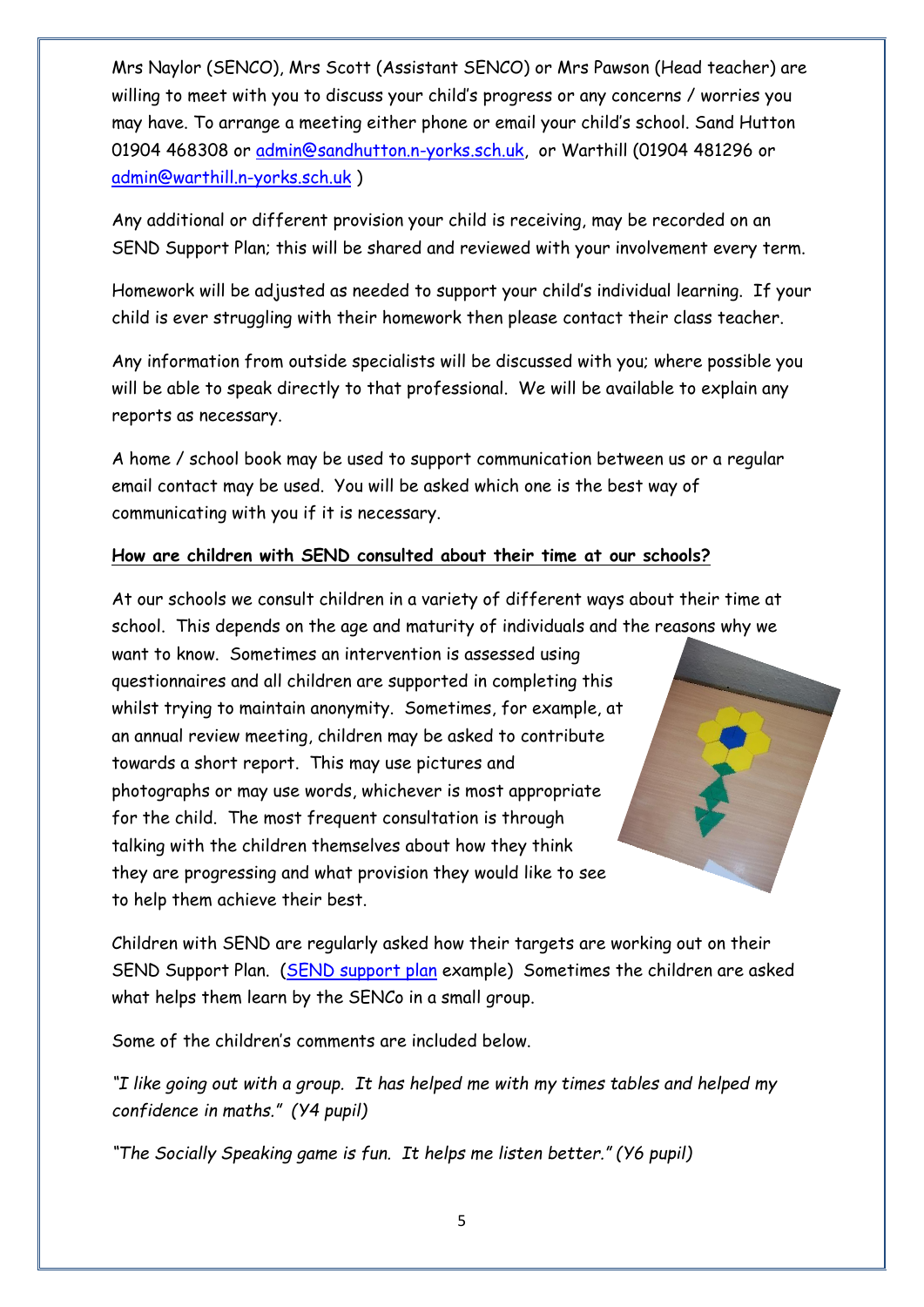*"The displays in the classroom are helpful." (Y6 pupil)*

*"It's easier to concentrate in a small group when we are learning about maths." (Y3 pupil)*

*"It helps you go over things you are not sure of." (Y4 pupil)*

## **What are the different types of support available for children with SEND in our schools?**

Quality first teaching for all children:

The class teacher has the highest possible expectations of your child and all pupils in the class.

All teaching is built on what your child already knows, can do and can understand. Lessons are differentiated to meet the needs of all children whatever their learning styles. The class teacher will teach different groups and share their time equally with the children, whatever the children's ability.

Different ways of teaching are in place so that your child is fully involved in learning in class and is making the best possible progress. This may involve more practical learning, using different resources, using ICT e.g. wordshark, numbershark , 2 communicate etc. using a visual timetable and using a range of strategies, e.g. spelling dictionaries, numicon, base 10 equipment, specialist handwriting pens etc.

The class teacher carefully checks on your child's progress and may decide that your child has gaps in their learning and needs some extra support to help them make progress.

All children should be getting this as part of excellent classroom practice.

## **SEND support**

It may be that your child has a specific barrier to their learning and this is affecting their progress. The class teacher will discuss any specific difficulties with you, the SENCO and headteacher to clearly identify the child's needs.

There are four main areas of need:

- Cognition & Learning
- Communication & Interaction
- Social, Emotional and Mental health
- Sensory & or Physical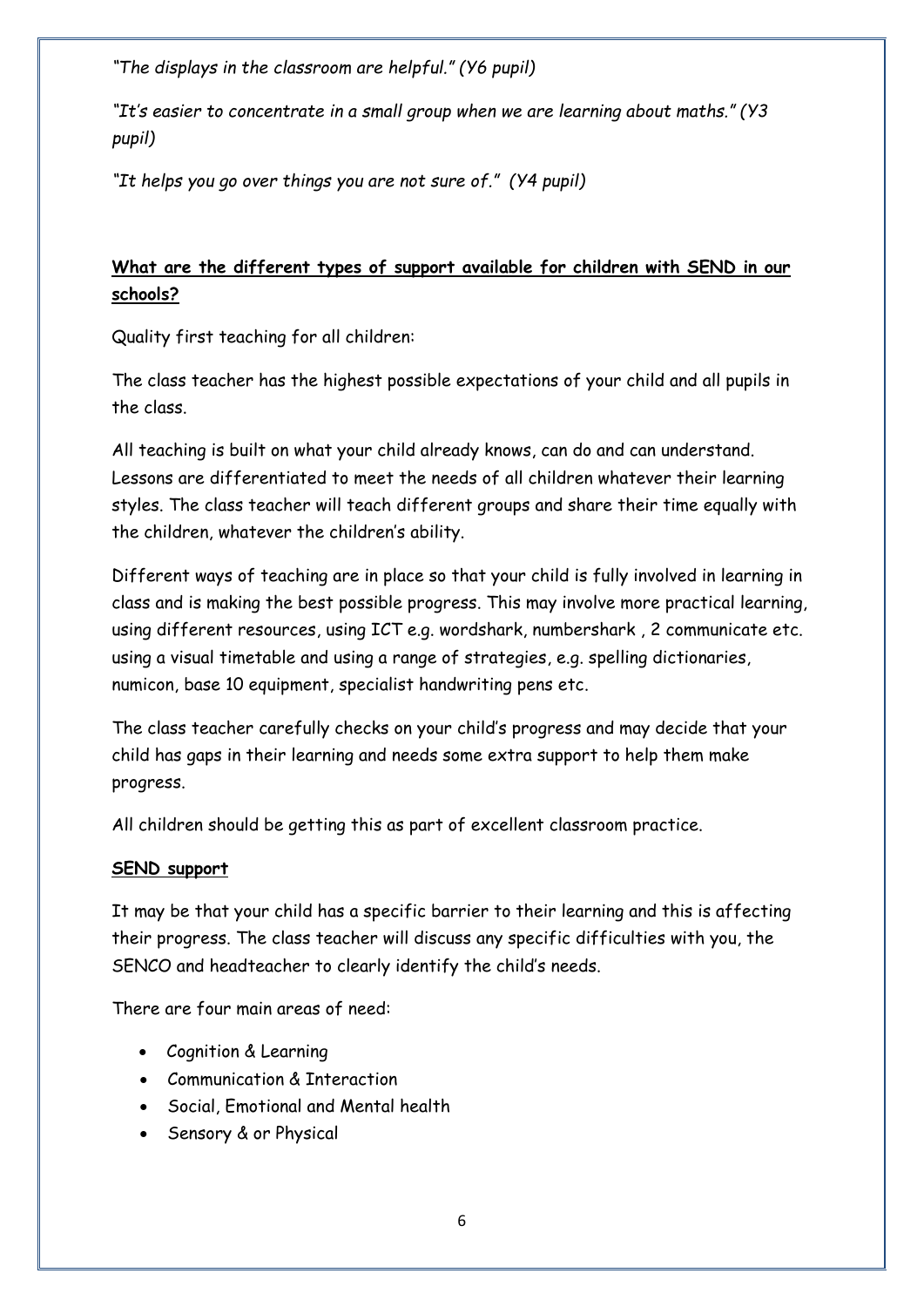The Individual Provision Maps for these areas are available. This shows strategies and interventions; the first column supports all children, the second and third columns support those children who need additional and or different individual provision.

We have a range of assessments to help identify needs. Many of these look at the strengths of a child as well as areas where they require support so that their strengths, where possible, can be used to maximise their learning. For example, a child may find it easy to spot the difference as they have good visual discrimination. Working on this to help them improve their spellings through wordsearches etc. will benefit their learning.

SEND support is the term used when your child needs some additional and or different support from that given to most children of a similar age. We record the support your child receives on an SEND Support Plan and review it at the end of the time for which the Plan is set.



We use a wide range of Interventions and strategies. Your child's needs would be specifically targeted and a learning programme planned so that progress could be measured. This may be delivered by a class teacher and/or a trained teaching assistant. It would be a timed and monitored

intervention to enable your child to make accelerated progress.

This provision may be recorded on an SEND Support Plan would be reviewed with you and we would ask your child for their views. The aim always would be to make your child more independent.

Children may receive special nurture time if they need help with their social and emotional development. In the past this has been groups such as Time to Talk, Lego Therapy, building an eco-greenhouse, making pencil cases, and developing games for use at playtime.

The schools may call on extra specialist support from an outside professional, if your child is not making progress despite the quality first teaching and an intervention.

You would be asked to give your permission for us to refer your child to a specialist professional. This will help staff better understand your child's particular needs and better support your child in school.

The specialist professional will work with your child to understand their needs and make recommendations with targets, provision, support and advice.

## Education Health and Care Plan (EHCP)

For a very small number of children who have severe or complex learning needs, a request for an EHC Assessment may be made; if the parents and professionals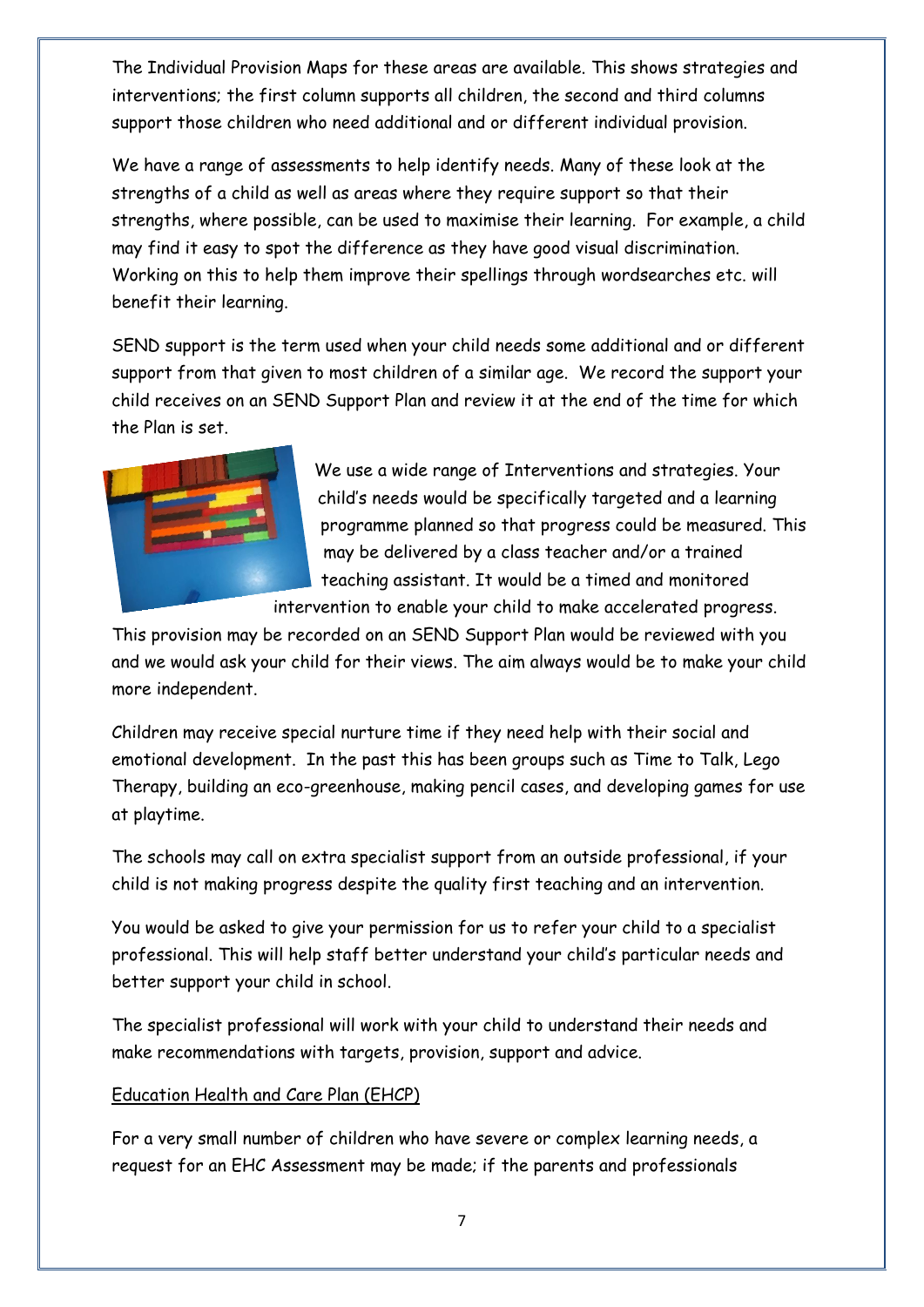supporting your child feel that the child's needs cannot be met with the resources normally available in school.

The schools or you can request that the Local Authority carry out a Statutory Assessment of your child's needs. This is a legal process which sets out the amount of support that will be provided for your child.

This can be a difficult time for any parent and you can access support and advice from an independent parent support group. This service is called SENDIASS – SEND Information, Advice & Support Services and their enquiry line is 0845 034 9469.

If your child has an EHCP they will have an Annual Review; you will be asked to contribute your views and the views of your child will be an important part of this; most of the professionals will try to attend. You will still be involved in termly reviews to monitor the plan.

#### **Who are the other people providing services to children with SEND in our schools?**

#### **Funded by the Local Authority and delivered in our schools :**

SEND Hubs – these support schools to identify children with emerging special educational needs and help schools develop knowledge, skills and interventions to support these children by providing early targeted support through training of school staff. You will always be asked for your permission before this service is used.

Educational Psychology Service – An Educational Psychologist may be asked to do a more in depth assessment of your child's needs. You will always be asked for your permission before this service is used.

Speech & Language Therapy (provided by Health but paid for by North Yorkshire) – A Speech and Language Therapist may assess your child's needs. In most cases they then provide a programme or intervention for a member of staff to work on with your child. For example, if your child has difficulties saying a specific sound, the therapist may recommend activities and games that a teaching assistant will work on with your child daily or several times a week. You will always be asked for your permission before this service is used.

Sensory, Physical, Medical team – If your child has a sensory (e.g. significant sight or hearing loss), a physical (e.g. uses a wheel chair or another aid to support their mobility) or a medical (e.g. requires regular significant medical support) this team will be involved in supporting the schools to make the necessary adaptations (see [Accessibility Plan\)](accessibility%20plan%20draft%202021.docx). You will always be asked for your permission before this service is used.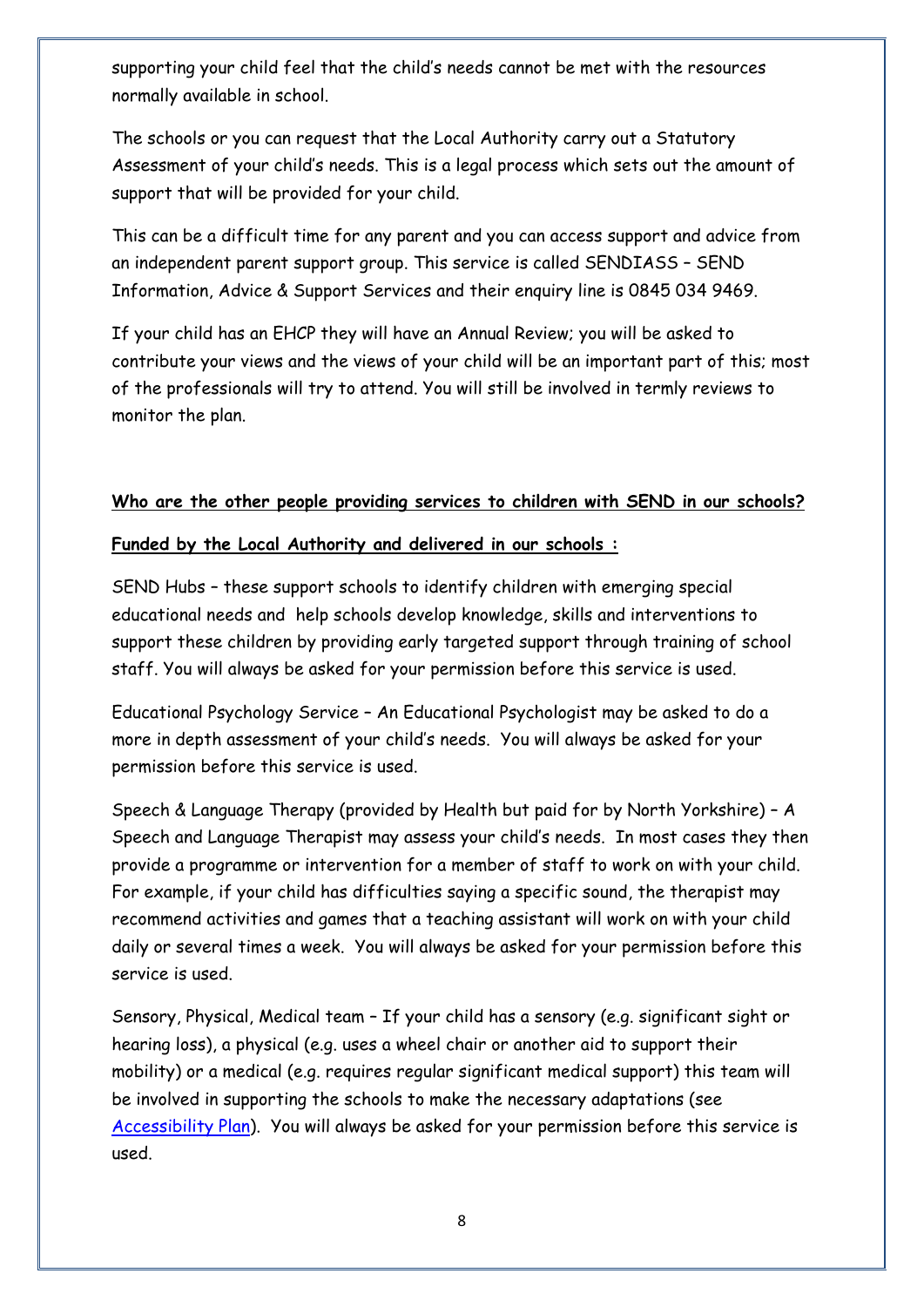Early Years Support Team – This team supports the children with SEND who are in reception. They provide support and advice for staff. You will always be asked for your permission before this service is used.

Autism Outreach Service (Diagnosis needed before accessing this service)- This service supports the children with Autism when necessary. You will always be asked for your permission before this service is used.

Educational Social Worker – A school social worker may be involved to help support families and children who are experiencing problems. This may be regarding attendance or other issues.

## **Funded by the Health Service and delivered in our schools or Clinic:**

School Nurse – For medical or physical needs.

Occupational Therapy – for medical or physical needs.

Physiotherapy – for physical and mobility needs.

Community Adolescent Mental Health Service (CAMHS) – for support with mental health.

## **How is extra support allocated to children?**

The schools' budget, received from North Yorkshire County Council Local Authority, includes money for supporting children with SEND.

The Head teacher decides on the budget for SEND in consultation with the school governors, on the basis of the needs in the schools.

The Head teacher and SENCO discuss the SEND in the schools: the children already



getting extra support; the children needing extra support and the children identified as not making as much progress as would be expected.

The Head teacher and SENCO plan what resources, training and support is needed, this is reviewed regularly and changes made according to needs.

## **How are the staff in our schools helped to work with children with SEND?**

Part of the SENCO's job is to support class teachers and support staff in planning for children with SEND.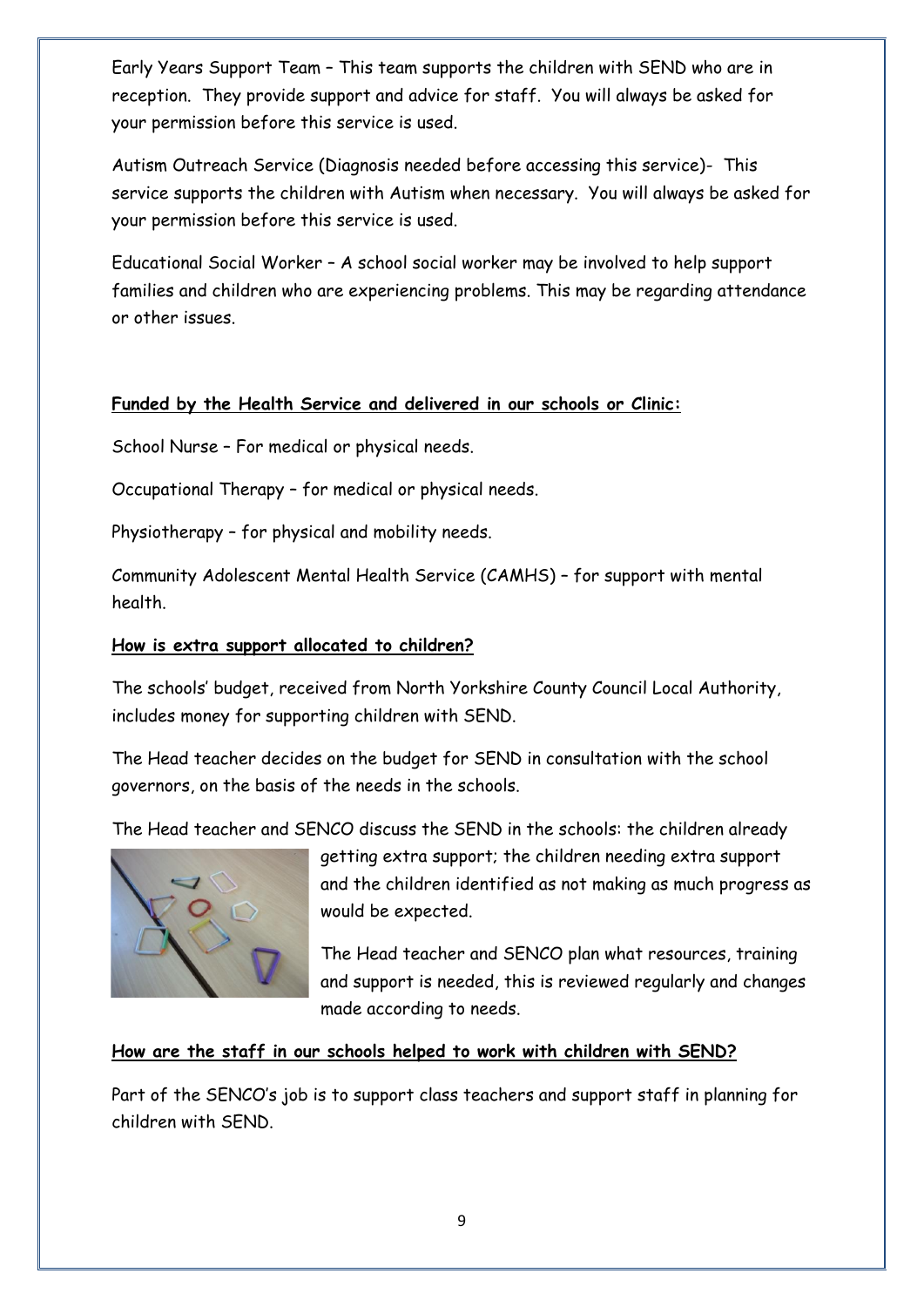The schools have a training plan for all staff to improve the teaching and learning of children including those with SEND. This includes whole federation training on a single aspect of SEND e.g. Speech & Language difficulties.

Individual class teachers and teaching assistant attend training courses run by outside specialists that are relevant to the specific needs of a child in their class. Similarly, they are given advice and support from an outside professional working with a child in their class.

#### **How is the schools' provision for children with SEND monitored?**

The schools' provision for children with SEND is monitored in a variety of different ways. Sometimes the questionnaires that children are asked to complete are used, sometimes their improved attainment (for example, an increased reading age showing that the child has gained 12 months in terms of reading age in 3 months of actual time). Their happiness and wellbeing of the children is always taken into account. The governors sometimes look at anonymised data for children with SEND to ensure they are making progress. The schools do this through SENCO monitoring operational practice, written reports are sent to the governors at least once a term and the Governing Body's Children's committee, who meet regularly, monitor SEND as part of their discussions. The SEND Governor visits the schools and meets with the SENCO, holding the SENCO and head teacher to account.

## **How do the schools provide support for improving emotional and social development?**



Sometimes children struggle with their self-esteem due to their Special Need, or they may be struggling to fit in socially with other children. Children are always encouraged to talk to teachers and teaching assistants if they feel sad, or if they consider they are being bullied or are feeling vulnerable in any way. Sometimes special "nurture times" are arranged to help the child "ease

into" the school day or a recognised safe haven is established where the child can go if they are finding it hard to cope with others. If you have any concern about your child being bullied then please contact their class teacher, the SENCO or Mrs Pawson. Sometimes children find it hard to speak to teachers about their problems and may need their parents to tell us on their behalf. The schools also use [Compass Phoenix](https://www.compass-uk.org/services/compass-phoenix/) which is a free, confidential health and wellbeing service for children and young people between the ages of 5-19.

It's also available for young people with Special Educational Needs and Disabilities (SEND) and an Education Health and Care Plan (EHCP) up to the age of 25.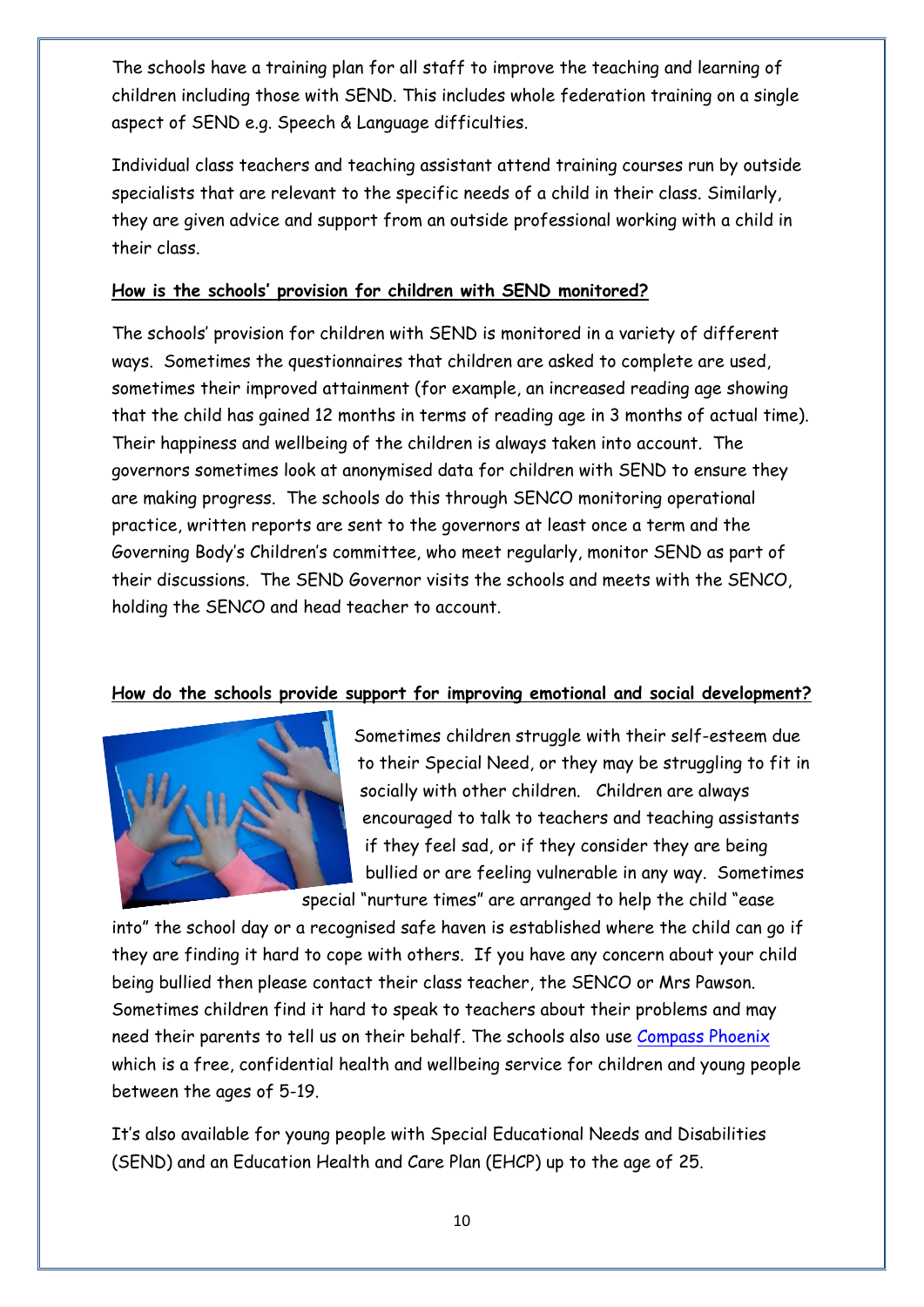The Compass Phoenix service is for those children and young people who may benefit from receiving early help and prevention of harm work in relation to mild to moderate emotional wellbeing and mental health issues.

Children may receive special nurture time if they need help with their social and emotional development. In the past this has been groups such as Time to Talk, Lego Therapy, building an eco-greenhouse, making pencil cases, Socially Speaking Groups and developing games for use at playtime.

#### **How are the schools accessible to children with SEND?**

We ensure that equipment used is accessible to all children regardless of their needs.

Extra-curricular activities and school trips are accessible to all children including those with SEND with appropriate levels of support. This includes access to the before and after-school provision.

At both schools the main teaching areas are accessible to children with physical difficulties. At Warthill there is a staircase to the upper floor teaching space, however provision can easily be made to overcome any issues that may arise from this.

## **How will we support your child when they leave our schools or move into another class?**



If your child is moving to another school:

We will contact the receiving school's SENCO and ensure they know about any special arrangements or support that need to be made for your child.

Where a parent is undecided on which secondary school would best suit their child's needs, visits to schools with the child's current Headteacher, class teacher or the SENCO can be arranged.

We will make sure that all records about your child are passed on as soon as possible. Some children may benefit from having an 'Inclusion Passport'; this gives a summary of the type of support given, the effectiveness of the strategies used, a child's strengths and needs; this may form part of the records and will aid transition.

If your child is in Year 6: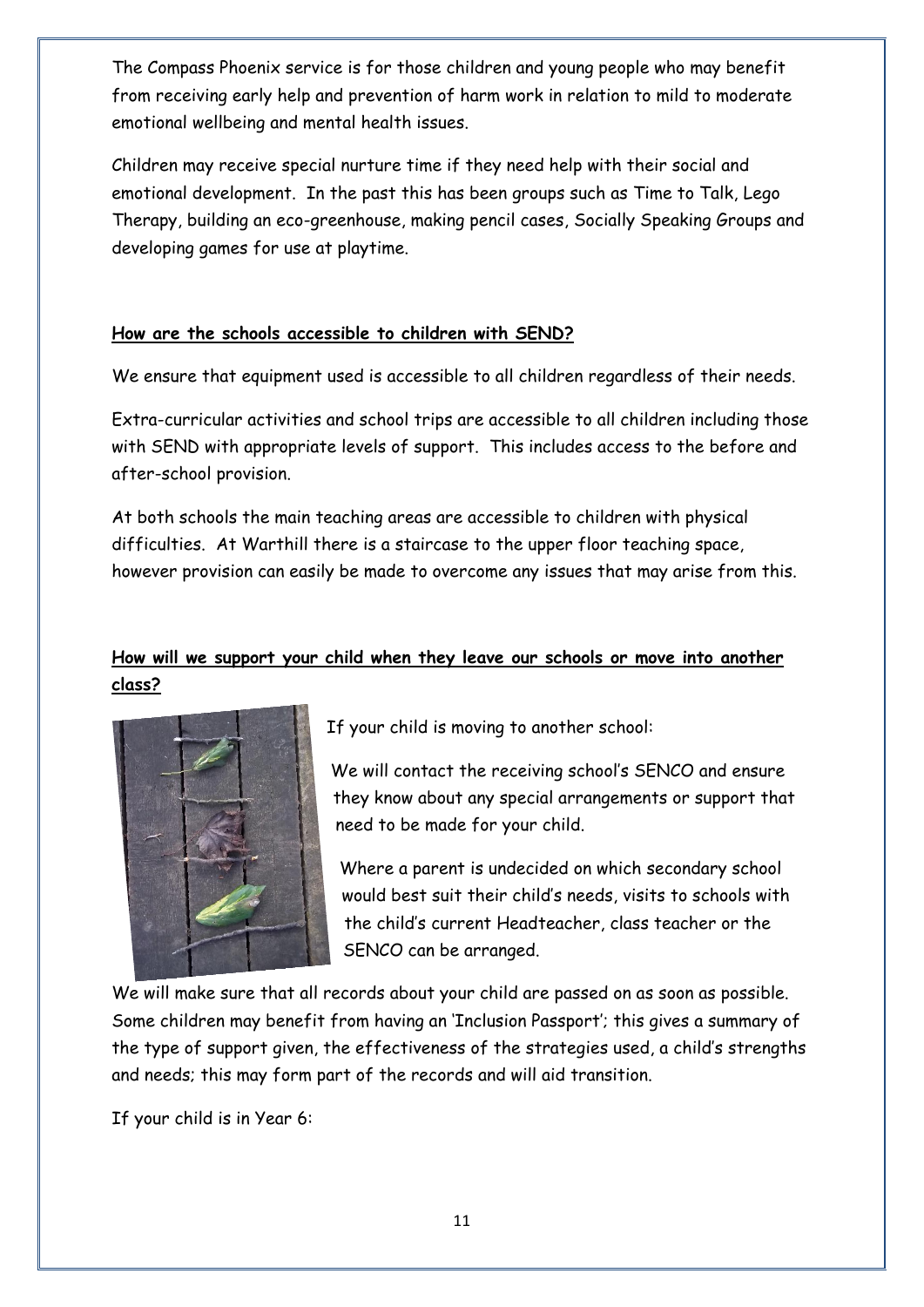We will invite the SENCO from the Secondary School to discuss specific needs of your child and a transition package will be put together for them individually.

Your child will do focused learning about aspects of transition to support their understanding of the changes ahead.

Where possible your child will visit their new school on several occasions and often a member of staff from their new school will visit your child at our school.

If your child is moving classes in our schools:

Information will be passed onto the new teacher in advance. Where possible the new teacher will join a planning meeting to share the SEND Support Plan and your child's needs, will be discussed.

It may be useful for your child to visit the new classroom and take photos of the new teacher and any support staff; the cloakroom area etc. The new teacher may be able to spend a session with your child or sit with them at lunchtime.

# **My child is a "looked after" child (a child who is in foster care or has been adopted). Is the SEND provision different for looked after children?**

Looked After Children with SEND are supported in the same way as all children in our schools with SEND through the Graduated Response, the **Assess, Plan, Do, Review** cycle. The process will start with a Short Note and following the identification of need an SEND Support Plan or EHCP to meet the requirements of the pupil.

# **What do I do if I am unhappy with the provision made for my child? Who should I contact?**

In the first place, the person to contact will be the child's class teacher. If you continue to feel that issues are not being dealt with properly, then you may request the involvement of the SENCO or Head teacher or both. If this is still not satisfactory, then you can make a complaint to the governing body, following the complaints procedure which can be found on the school website through the Policies link.